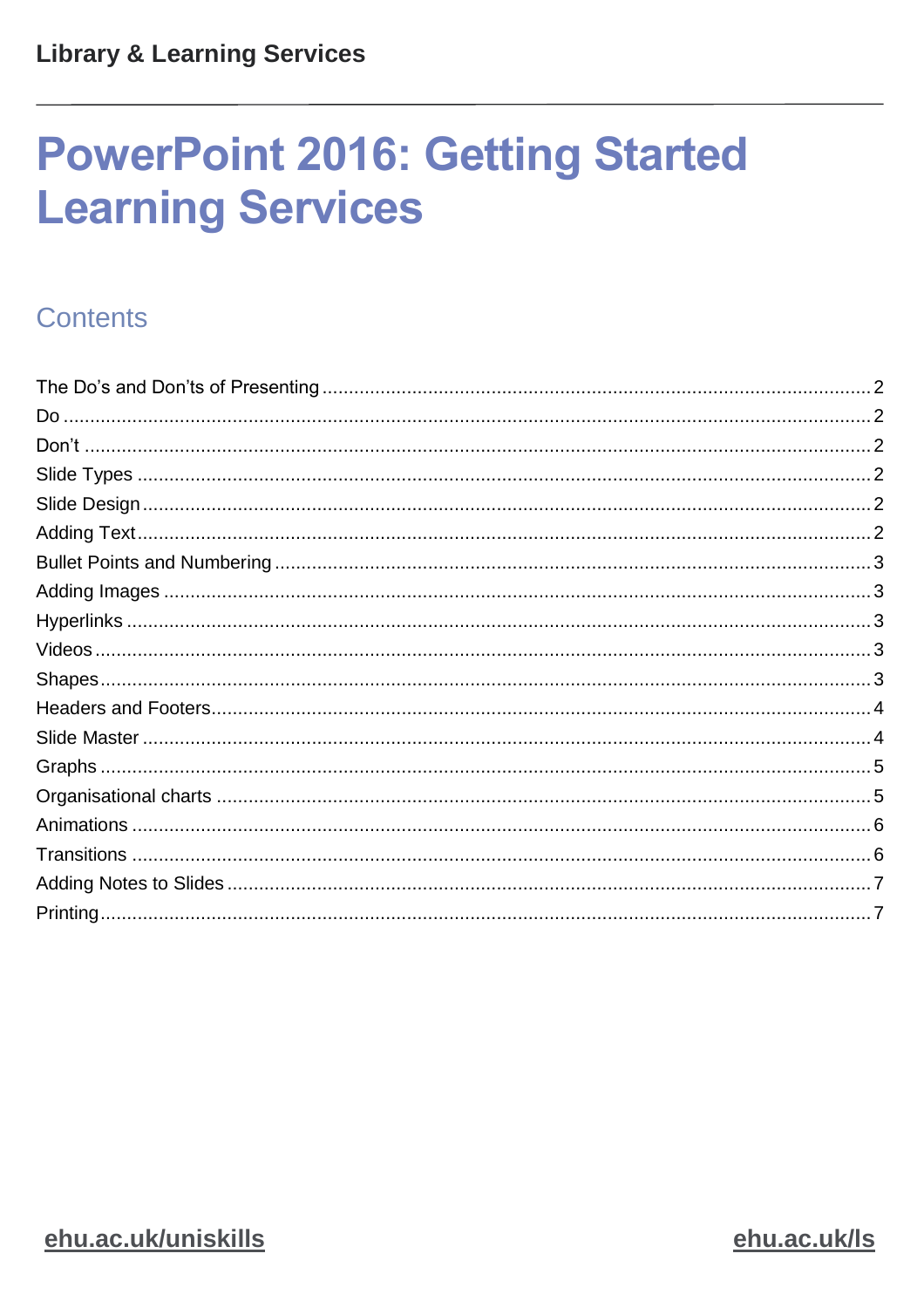# <span id="page-1-0"></span>The Do's and Don'ts of Presenting

#### <span id="page-1-1"></span>Do

- Make eye contact with the audience
- Pause between slides
- Practice in advance and ensure you know your topic
- Use a clear font
- Be consistent with your choice of background, animations and transitions

#### <span id="page-1-2"></span>Don't

- Overload the slides with text
- Read directly from the slides
- Speak too quickly
- Turn your back on the audience

# <span id="page-1-3"></span>Slide Types

There are different slide themes which can be added to a PowerPoint presentation.

To add a slide, go to **New Slide** and pick from the different options, depending on what you wish to include in the slide.

# <span id="page-1-4"></span>Slide Design

Through the design tab you can find several different themes which can be applied to a presentation. Click on any to apply the theme to your document.

You can also choose your own background colour, pattern or image by clicking on **Format Background.**

| 日                                       | $\overline{L\otimes}$ =<br>Presentation1 - PowerPoint |                                  |                                     |                                                  |                         |            |        |                                       |     |                                                                                                                                                                                                                                                                                                                                                                                                    |    |                                            |                         |              |    |
|-----------------------------------------|-------------------------------------------------------|----------------------------------|-------------------------------------|--------------------------------------------------|-------------------------|------------|--------|---------------------------------------|-----|----------------------------------------------------------------------------------------------------------------------------------------------------------------------------------------------------------------------------------------------------------------------------------------------------------------------------------------------------------------------------------------------------|----|--------------------------------------------|-------------------------|--------------|----|
| File                                    | Home                                                  | Insert                           | Design                              | <b>Transitions</b>                               | Animations              | Slide Show | Review | View,                                 | MIX | <b>ACROBAT</b>                                                                                                                                                                                                                                                                                                                                                                                     |    | Tell me what you want to do                |                         |              |    |
| Aa<br><b>CARD BOOK AND WAR WANT ONE</b> |                                                       | Aa<br><b>COLORADO DE ANGELES</b> | l Aa<br><b>CALCULATION</b><br>a Tan | <b>ARRARA</b><br><b>BATTER DATE AND RESEARCH</b> | Aa<br><b>STATISTICS</b> | Aa         |        | A <sub>a</sub><br><b>DISTURBANCES</b> |     | Aa<br>$\frac{1}{2} \frac{1}{2} \frac{1}{2} \frac{1}{2} \frac{1}{2} \frac{1}{2} \frac{1}{2} \frac{1}{2} \frac{1}{2} \frac{1}{2} \frac{1}{2} \frac{1}{2} \frac{1}{2} \frac{1}{2} \frac{1}{2} \frac{1}{2} \frac{1}{2} \frac{1}{2} \frac{1}{2} \frac{1}{2} \frac{1}{2} \frac{1}{2} \frac{1}{2} \frac{1}{2} \frac{1}{2} \frac{1}{2} \frac{1}{2} \frac{1}{2} \frac{1}{2} \frac{1}{2} \frac{1}{2} \frac{$ | Aa | Aa<br><b>THE ART WAS THE THEFT OF THE </b> | Aa<br><b>CONTRACTOR</b> | $\mathbf{A}$ | Aa |

There are several websites with free PowerPoint templates which you can download and apply to your presentation. Any example of this is fppt.com

# <span id="page-1-5"></span>Adding Text

Click on any of the boxes to begin typing. You can change the font colour, size, alignment and style through the **Home** tab.

#### **[ehu.ac.uk/uniskills](file:///C:/Users/nolanj/AppData/Local/Microsoft/Windows/INetCache/Content.Outlook/LNOQ5CPD/ehu.ac.uk/uniskills) [ehu.ac.uk/ls](file:///C:/Users/nolanj/AppData/Local/Microsoft/Windows/INetCache/Content.Outlook/LNOQ5CPD/ehu.ac.uk/ls)**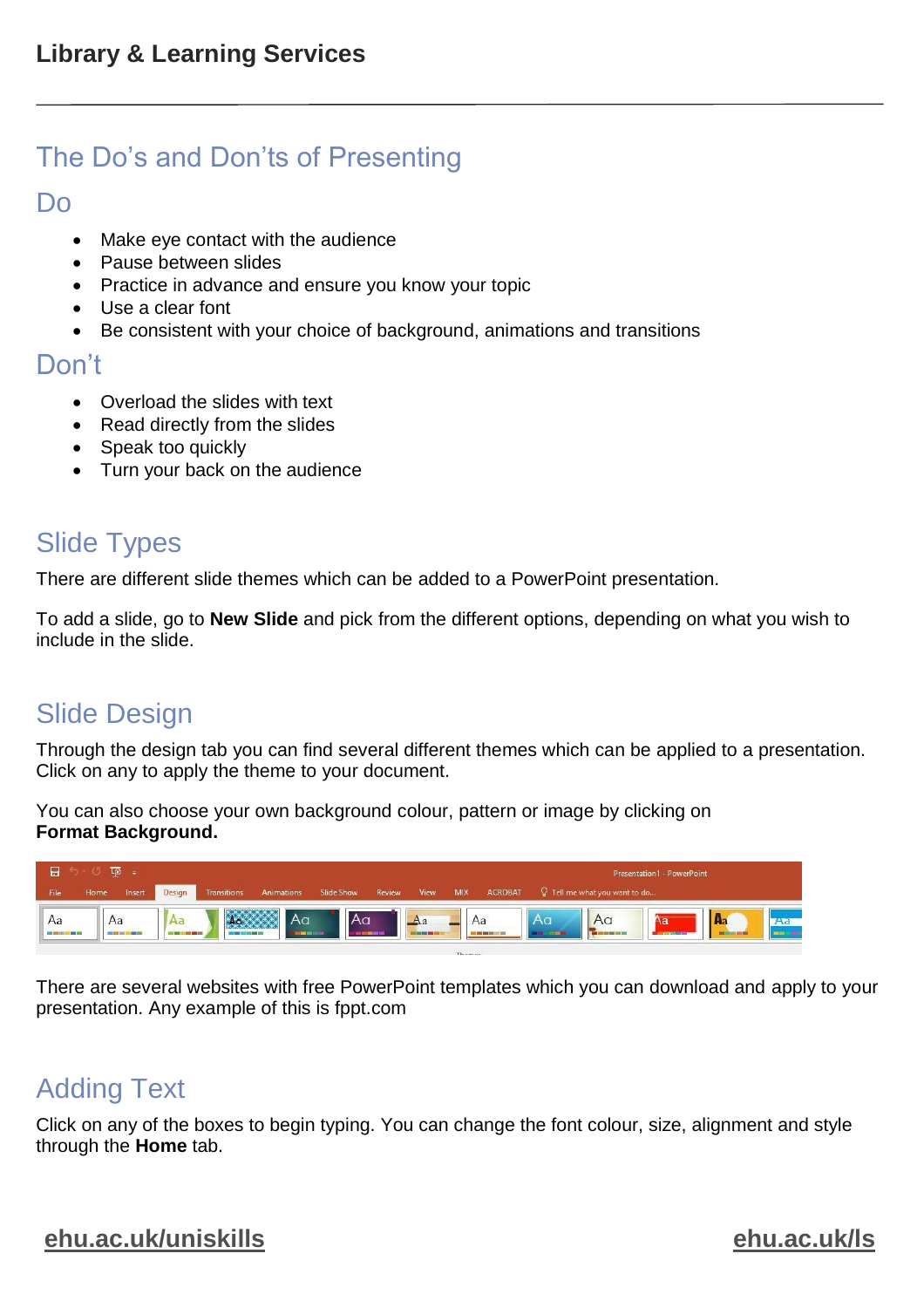# <span id="page-2-0"></span>Bullet Points and Numbering

Bullet points can be added to any list of items within PowerPoint. To add them to text, highlight the text and click on the bullet points or numbers from the home tab. Click on **Bullets and Numbering** to customise the style of your bullets.

| 日 ち・ぴ 顶<br>in a                                             |                                                                                                  |                           |                          |                                                                                                                                                                                                                                                                                                                                                                                                           |  |  |  |  |  |  |  |  |  |  |
|-------------------------------------------------------------|--------------------------------------------------------------------------------------------------|---------------------------|--------------------------|-----------------------------------------------------------------------------------------------------------------------------------------------------------------------------------------------------------------------------------------------------------------------------------------------------------------------------------------------------------------------------------------------------------|--|--|--|--|--|--|--|--|--|--|
| Home<br>Insert<br><b>File</b>                               | Design                                                                                           | Transitions<br>Animations | <b>Slide Show</b>        | Review<br>View                                                                                                                                                                                                                                                                                                                                                                                            |  |  |  |  |  |  |  |  |  |  |
| A X Cut<br>B lig Copy v<br>Paste $\sqrt{\ }$ Format Painter | E Layout *<br>進<br>Reset<br>New<br>Slide <del>-</del><br>$\frac{1}{\sqrt{2}}$ Section $\sqrt{2}$ |                           |                          | Calibri Light (H $\star$ 60 $\rightarrow$ A <sup>*</sup> A <sup>*</sup> $\downarrow$ 4 $\left  \frac{1}{12} - \frac{1}{32} - \star \right $ $\left  \frac{1}{32} \right  \geq$<br><b>B</b> $I \perp I$ <b>S</b> abc $\overset{AV}{\leftrightarrow}$ Aa $\cdot$ $\mid$ $\overset{A}{\wedge}$ $\cdot$ $\mid$ $\overset{=}{\equiv}$ $\overset{=}{\equiv}$ $\overset{=}{\equiv}$ $\mid$ $\overset{=}{\equiv}$ |  |  |  |  |  |  |  |  |  |  |
| Clipboard<br>$\overline{u}$                                 | Slides                                                                                           | Font                      | $\overline{\mathrm{Fm}}$ | Par                                                                                                                                                                                                                                                                                                                                                                                                       |  |  |  |  |  |  |  |  |  |  |
|                                                             |                                                                                                  |                           |                          |                                                                                                                                                                                                                                                                                                                                                                                                           |  |  |  |  |  |  |  |  |  |  |

# <span id="page-2-1"></span>Adding Images

You can insert an image which you have saved by choosing **Insert - Picture** and selecting the image you wish to include. You can drag it to any place within the presentation and use the picture format tools to crop the image, frame it, or add a variety of effects.

# <span id="page-2-2"></span>**Hyperlinks**

You can turn text or images into hyperlinks, which when clicked on, connects the user to a website. Highlight the text or select the image which you wish to turn into a link, click on **Insert - Hyperlink**, ensure **Existing File** or **Webpage** is selected, and add the URL of the website to the **Address** box. These links will work when the presentation is being played.

# <span id="page-2-3"></span>Videos

You can insert a video from YouTube by going to **Insert - Video - Online Video** and searching YouTube for the clip you wish to use. Click **Insert** when you find one you wish to add.

You can resize the video box through dragging the corners. You can edit the look through the **Video Tools - Format** settings and choose whether to start the video with a click or automatically when you reach that slide through the **Video Tools - Playback** settings.

### <span id="page-2-4"></span>**Shapes**

You can insert a shape into your presentation by going to **Insert - Shapes** and choosing from the different ones available. Through the Format tab you can then edit the line and fill colour and style of your shape. You can also add text to your shape by right clicking on it and choosing **Add Text**.

#### **[ehu.ac.uk/uniskills](file:///C:/Users/nolanj/AppData/Local/Microsoft/Windows/INetCache/Content.Outlook/LNOQ5CPD/ehu.ac.uk/uniskills) [ehu.ac.uk/ls](file:///C:/Users/nolanj/AppData/Local/Microsoft/Windows/INetCache/Content.Outlook/LNOQ5CPD/ehu.ac.uk/ls)**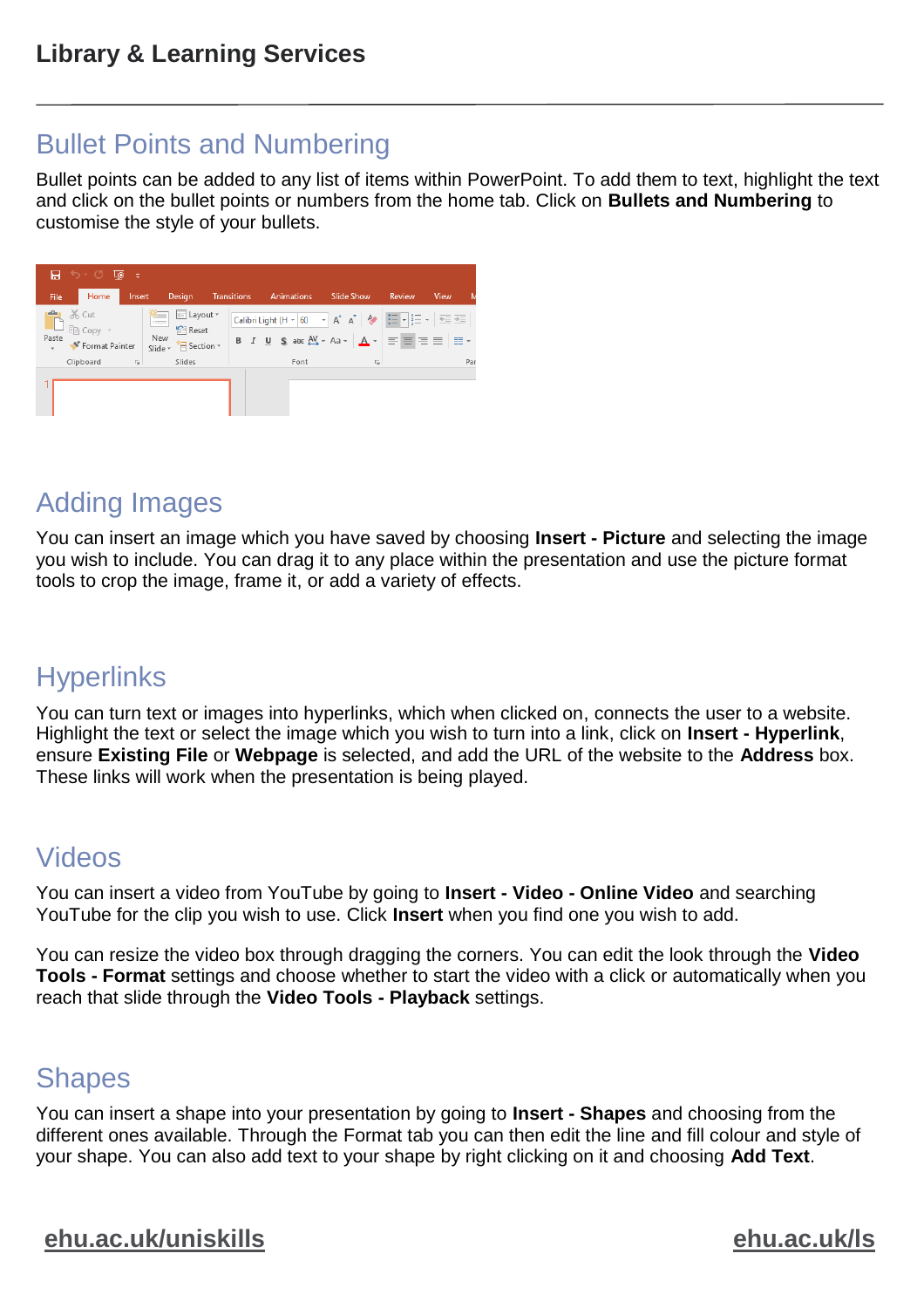### <span id="page-3-0"></span>Headers and Footers

You can add headers and footers to slides in PowerPoints. Go to **Insert - Header and Footer**. You can choose to include a date and time, which can be set to automatically update when the presentation is edited, add slide numbers or add a custom footer. Click **Apply to All** to add this to all slides.

|   | Include on slide          |                                       | Preview                 |  |  |  |  |  |  |
|---|---------------------------|---------------------------------------|-------------------------|--|--|--|--|--|--|
| m | Date and time             |                                       |                         |  |  |  |  |  |  |
|   | @ Update automatically    |                                       |                         |  |  |  |  |  |  |
|   | 23/05/2016                | ×                                     |                         |  |  |  |  |  |  |
|   | Language:                 | Calendar type:                        |                         |  |  |  |  |  |  |
|   | English (United Kingdom)  | Gregorian<br>$\overline{\phantom{a}}$ | $\overline{\mathbf{v}}$ |  |  |  |  |  |  |
|   | $\circ$<br>Fixed          |                                       |                         |  |  |  |  |  |  |
|   | 23/05/2016                |                                       |                         |  |  |  |  |  |  |
| 旧 | Slide number<br>Footer    |                                       |                         |  |  |  |  |  |  |
|   |                           |                                       |                         |  |  |  |  |  |  |
|   | Don't show on title slide |                                       |                         |  |  |  |  |  |  |

#### <span id="page-3-1"></span>Slide Master

The slide master allows you to apply changes to your entire presentation. For example, you could add a logo to the slide master to ensure it then appears on the same position on every slide.

To access this, go to **View - Slide Master**. Make your changes to slide 1 to apply them to all the slides in the presentation.

| 图目ちている。<br>FILE<br><b>SLIDE MASTER</b>                                                         | HOME<br><b>INSERT</b><br><b>TRANSITIONS</b>                                                       | ANIMATIONS                                           | VIEW<br>REVIEW                                                                           |                       | Presentation1 - PowerPoint       | 7 <sub>z</sub><br>Heather |
|------------------------------------------------------------------------------------------------|---------------------------------------------------------------------------------------------------|------------------------------------------------------|------------------------------------------------------------------------------------------|-----------------------|----------------------------------|---------------------------|
| 值<br>Sc Delete<br>C. Rename<br>Insert Slide Insert<br>Master Layout Le Preserve<br>Edit Master | 扉<br>$\sqrt{ }$ Title<br>Master<br>Footers<br>Insert<br>Layout<br>acebolder<br>Master Layout<br>× | Aa<br>A Fonts +<br>Themes<br>Effects +<br>Edit Theme | Colors > Si Background Styles +<br>Hide Background Graphics<br>Background<br>$T_{\rm H}$ | Slide<br>Size<br>Size | Close<br>Master View<br>Close    |                           |
| Click to work Mader tibe dure<br>$\equiv$                                                      |                                                                                                   |                                                      |                                                                                          |                       | Click to edit Master title style |                           |

You can also make changes to the different slide types by selecting the slide style you wish to alter from the list on the left and making your alterations.

When you are happy, click **Close Master View** to return to your normal view in PowerPoint. To edit something within your master slide - e.g. delete an image, you will have to go back into the Slide Master view to do so.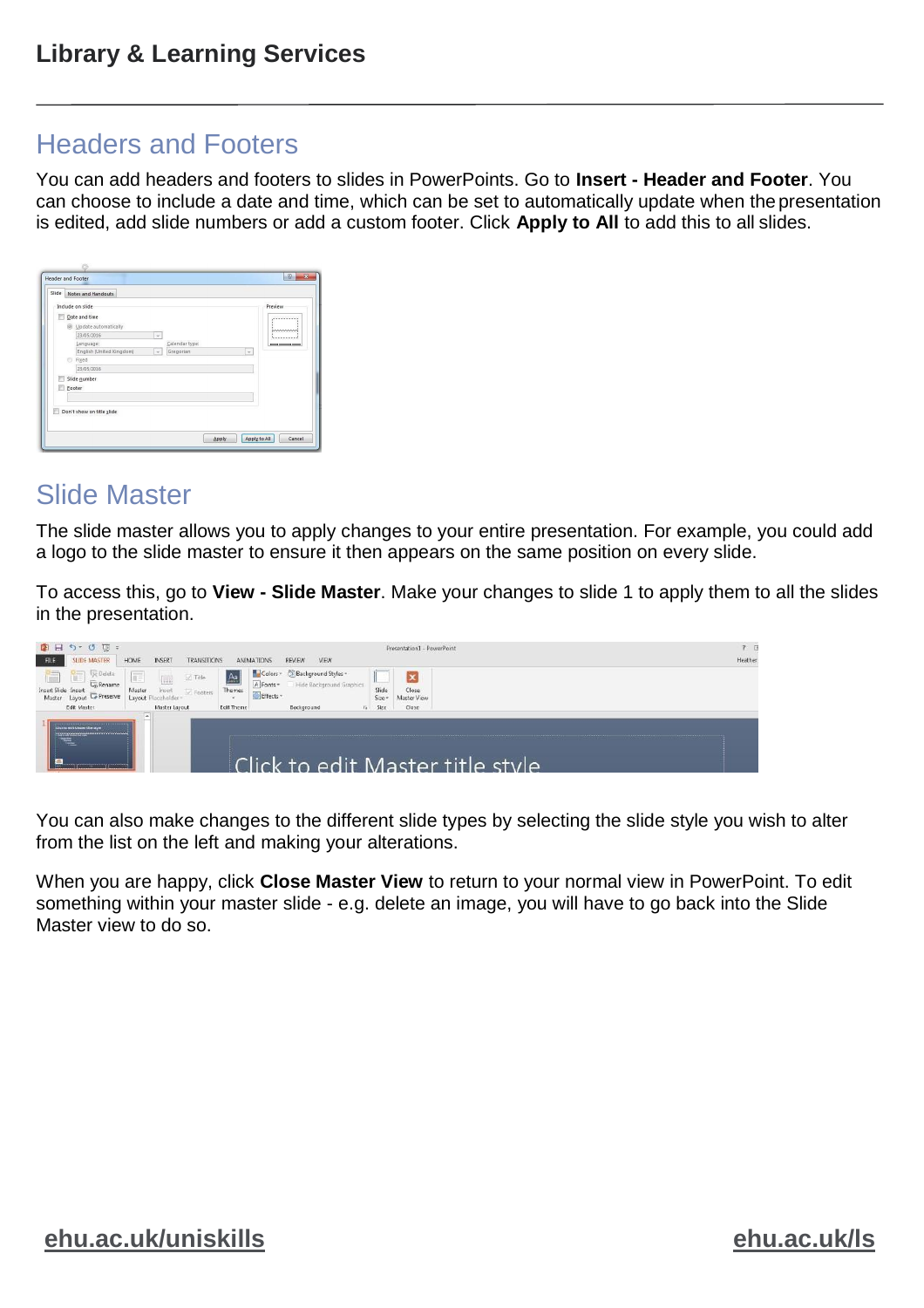# <span id="page-4-0"></span>Graphs

You can add a graph to your presentation by choosing **Insert - Chart** and choosing the style you would like. A small Excel box will pop up into which you will add your data.



You can add elements to your graph like data labels and axis titles through **Chart Tools - Design - Add Chart Element.**

You can switch to a different style of chart through **Chart Tools - Design - Change Chart Type.**

You can change the bar colours by right clicking on them and choosing from the fill colours. You can also add a different colour to the background of the chart through Format Chart Area.

# <span id="page-4-1"></span>Organisational charts

You can add basic organisational charts to your presentation. This can be done through **Insert - SmartArt - Hierarchy - Organisational Chart.**

A chart template will appear. You can edit the text within the shapes by clicking and typing. You can add more layers to the chart through the **Add Shape** options which are under the **Design tab** on **SmartArt tools.**

You can change colours of your chart through **SmartArt tools - Design - Change Colours.**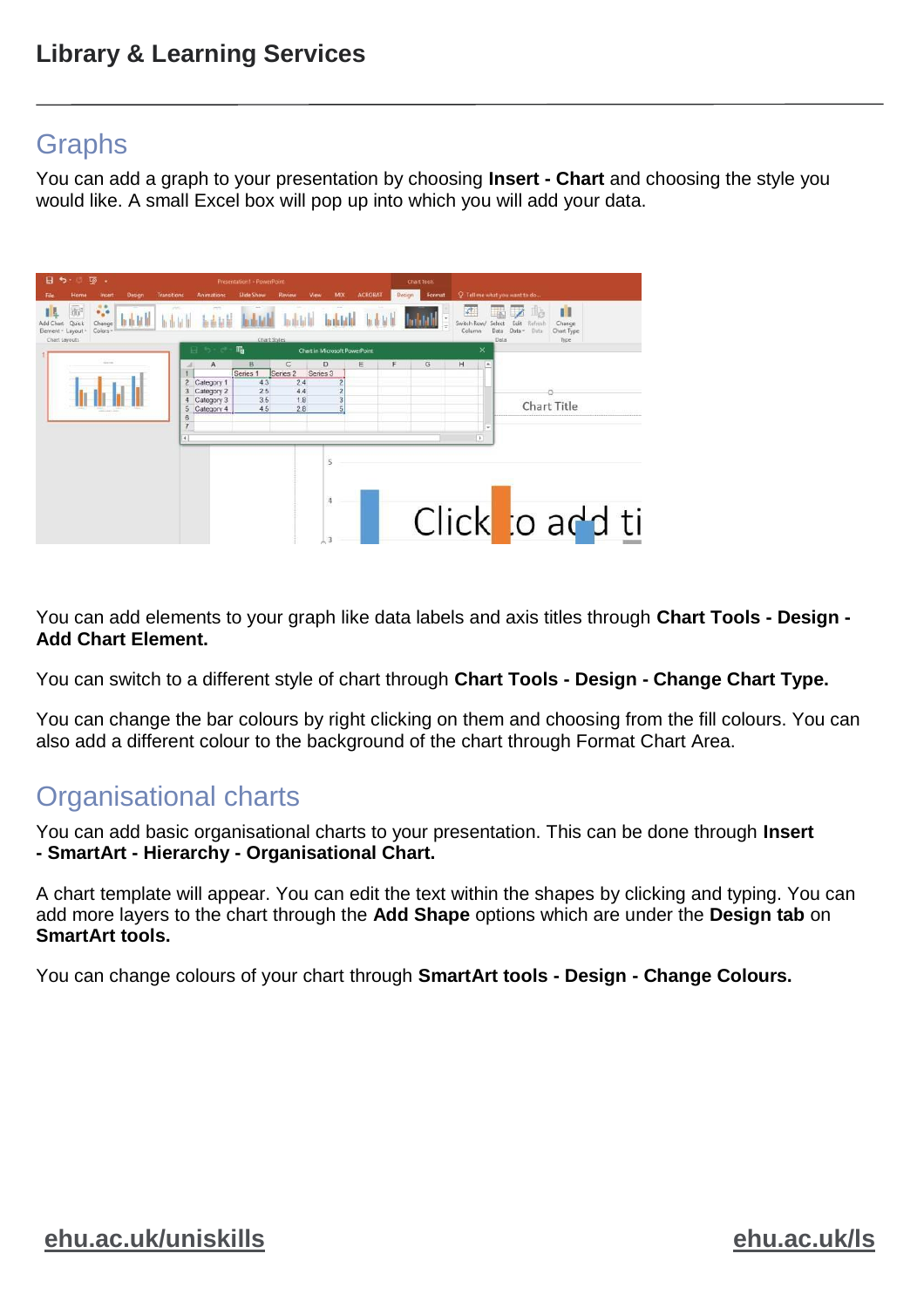### <span id="page-5-0"></span>Animations

Animations control the ways in which objects appear on and leave the presentation slides.

To add animation to an object, click on it, click on **Animations** and choose the style of animation you would like to apply. Through this tab you can also choose how long you would like the animation to take and any effect options, such as the direction the object appears from.



If you have several animation effects happening on one slide, you can use the **Animation Pane** to view and drag the animations to alter the order in which these happen. You can click on **Preview** to easily see how this will look when presented.

| 21 日<br>FILE                                                       | $5 - 0 = 0$<br>HOME | <b>INSERT</b> | DESIGN | <b>TRANSITIONS</b> | <b>ANIMATIONS</b>               | SLIDE SHOW               | REVIEW     | VIEW  |       | Presentation1 - PowerPoint |                                             |                                |                                                                                       |                                                                    |                                                      |                                                     | 7 国<br>Heather Johnston | $ B$ |
|--------------------------------------------------------------------|---------------------|---------------|--------|--------------------|---------------------------------|--------------------------|------------|-------|-------|----------------------------|---------------------------------------------|--------------------------------|---------------------------------------------------------------------------------------|--------------------------------------------------------------------|------------------------------------------------------|-----------------------------------------------------|-------------------------|------|
| $\mathcal{F}_{\mathbf{0}}$<br>Preview<br>$\mathcal{L}$<br>Preview: | None                | m<br>Appear   | Fade:  | 琢<br>Fly In        | $\mathcal{R}$<br><b>Hoat In</b> | ٦t<br>Spite<br>Animation | Ж<br>Wipe: | Shape | Wheel |                            | Effect<br>Random Bars Grow & Tum<br>Options | 44<br>Add<br>Animation +<br>u. | <b>Zel Animation Pane</b><br>Trigger -<br>The Animation Painter<br>Advanced Animation | Start On Click<br>C Duration:<br>( <sup>6</sup> ) Delay:           | 01.00<br>00.00<br>Timing                             | Reorder Animation<br>A Move Earlier<br># Move Later |                         |      |
|                                                                    |                     |               |        |                    |                                 |                          |            |       |       |                            |                                             |                                | <b>Animation Pane</b><br><b>D</b> Play From<br>1 * 5-Point Star 11                    | $x \times$<br>$\mathcal{M}=\mathcal{M}_{\mathcal{C}}$<br>$\bullet$ | $\Diamond$<br>ATIII<br>· Solid fill<br>Gradient fill | Format Background                                   |                         |      |

# <span id="page-5-1"></span>**Transitions**

Transitions are the movements which happen between slides. To add a transition, click on a slide and **Transition** and choose the style you want to add. You can click **Apply to All** to quickly and easily add the same transition effect to all slides.

| -8                       | $\sigma$ to $\sigma$ |        |        |             |               |              |        |        |             |                |       | Drawing Tools            | Presentation1 - PowerPoint    |       |           |       |          |      |
|--------------------------|----------------------|--------|--------|-------------|---------------|--------------|--------|--------|-------------|----------------|-------|--------------------------|-------------------------------|-------|-----------|-------|----------|------|
| File                     | Home                 | Insert | Design | Transitions | Animations    | Slide Show   | Review | View   | MIX         | <b>ACROBAT</b> |       | Format                   | Q Tell me what you want to do |       |           |       |          |      |
| $\overline{\phantom{a}}$ |                      |        |        |             | $\rightarrow$ | $\leftarrow$ | €Э     |        |             |                |       | $\leftarrow$             | $\triangleleft$               |       |           |       |          |      |
| Preview                  | <b>None</b>          |        | Cut    | Fade        | Push          | Wipe         | Split  | Reveal | Random Bars |                | Shape | Uncover                  | Cover                         | Flash | Fall Over | Drape | Curtains | Wind |
| Preview                  |                      |        |        |             |               |              |        |        |             |                |       | Transition to This Slide |                               |       |           |       |          |      |

# **[ehu.ac.uk/uniskills](file:///C:/Users/nolanj/AppData/Local/Microsoft/Windows/INetCache/Content.Outlook/LNOQ5CPD/ehu.ac.uk/uniskills) [ehu.ac.uk/ls](file:///C:/Users/nolanj/AppData/Local/Microsoft/Windows/INetCache/Content.Outlook/LNOQ5CPD/ehu.ac.uk/ls)**